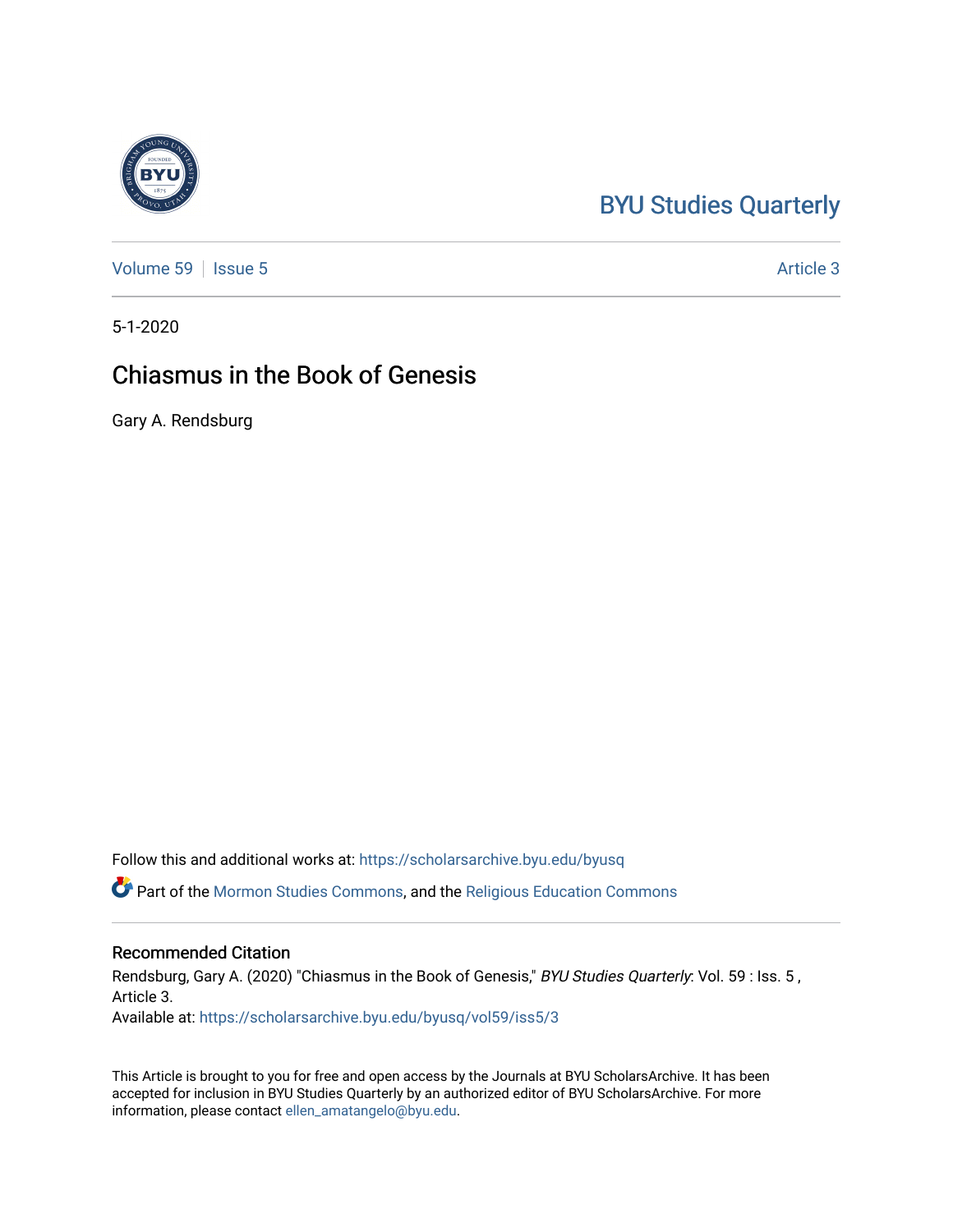# **Chiasmus in the Book of Genesis**

*Gary A. Rendsburg*

#### **Introduction**

Since I have published a detailed discussion on the subject announced in the title of this article, the present essay will provide only a summary of my earlier work, with ample key illustrations. My earlier treatment may be found in chapters 2, 3, and 5 of my book *The Redaction of Genesis*  (1st ed., 1986; 2d ed., 2014).<sup>1</sup> As indicated, in what follows, I rehearse that material here, though for the sake of simplicity, I do not footnote each individual discussion.

Put simply, large-scale chiasmus may be seen in the three main cycles of the Ancestral Narratives in the book of Genesis: (1) The Abraham Cycle (Gen 11:27–22:24); (2) The Jacob Cycle (Gen 25:19–35:22); and (3) The Joseph Story (Gen 37–50). Earlier scholars, such as Umberto Cassuto, Nahum Sarna, and Yehuda Radday, had detected hints of the chiasmus in the Abraham cycle, though no one had developed a full study.2 Michael Fishbane receives the credit for identifying chiasmus in the Jacob cycle, and my analysis thereof is indebted to him throughout.<sup>3</sup> Prior to my observations about the Joseph story, however, no one had recognized the same literary structure operative there as well.<sup>4</sup>

In each of these three main sections of the book of Genesis, a series of episodes unfolds, the narrative reaches a focal point or pivot point,<sup>5</sup> and then the parallel episodes unfold in reverse order. Moreover, for each of the matching units, one finds a series of lexical items which serve to solidify the connections inherent in the shared themes.

1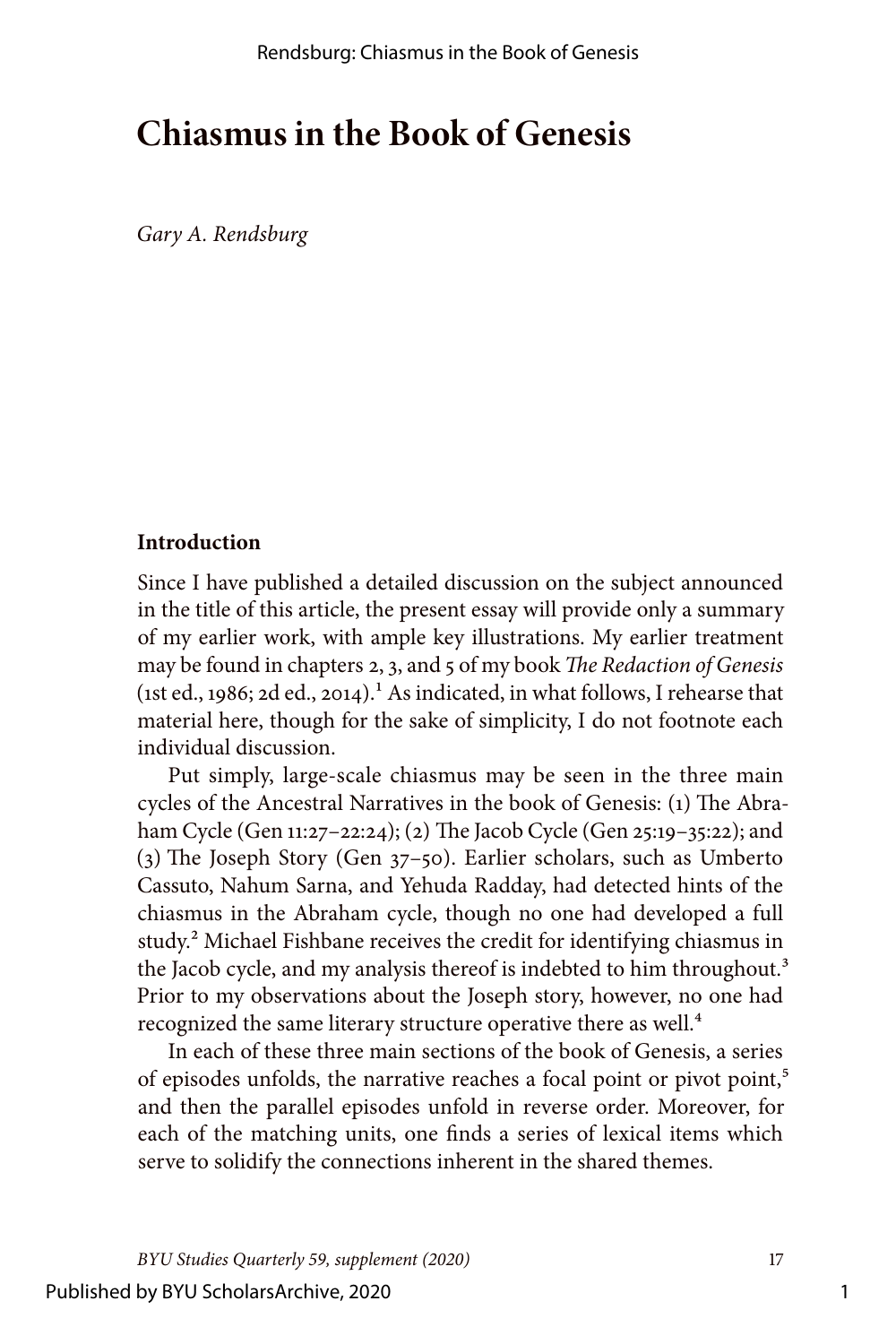## **I. The Abraham Cycle (Genesis 12–22)6**

The outline of the Abraham cycle is presented in figure 1:

#### *Figure 1: The Abraham Cycle (chs. 12–22)*

A Genealogy of Terah (11:27–32)

- B Start of Abram's Spiritual Odyssey (12:1–9)
	- C Sarai in foreign palace; ordeal ends in peace and success; Abram and Lot part (12:1–13:18)
		- D Abram comes to the rescue of Sodom and Lot (14:1–24)
			- E Covenant with Abram; Annunciation of Ishmael (15:1–16:16)

*Focal Point: 17:1‒5: Abram > Abraham | Elohim introduced | covenant*

E′ Covenant with Abraham; Annunciation of Isaac (17:1–18:15)

- D′ Abraham comes to the rescue of Sodom and Lot (18:16–19:38)
- C′ Sarah in foreign palace; ordeal ends in peace and success; Abraham and Ishmael part (20:1–21:34)
- B′ Climax of Abraham's Spiritual Odyssey (22:1–19)

```
A′ Genealogy of Nahor (22:20–24)
```
Five units, labeled A through E, comprise the first half of the Abraham cycle. Throughout these episodes, (a) the patriarch is called Abram; (b) God is referred to as Yhwh; and (c) the word *bərit* "covenant" is mentioned only once, in the voice of the narrator (15:18). As we reach the focal point of the narrative in 17:1–5, our attention is drawn to further developments of these three key elements: (a) Abram's name is changed to Abraham (v. 5), and he will be called such for the remainder of his life; (b) the word Elohim "God" is introduced (v. 3), and the term will appear alongside Yhwh for the remainder of the Abraham cycle; and (c) the covenant concept is elucidated in great detail, with the word *barit* "covenant" occurring now in the voice of God (2x in the focal point verses, and 13x altogether in ch. 17). Five matching units, labeled E′ through A′, comprise the second half of the Abraham cycle, with the themes and motifs of A and A′, B and B′, etc., aligning. To further solidify the connections between two corresponding units, the text uses the same, similar, or like-sounding lexical items.

To demonstrate this last point, I elect to use the two matching units B and B′, especially since they constitute two well-known episodes within the Abraham cycle. In the first unit,  $B = 12:1-9$ , God commands Abram to leave his ancestral home and journey to Canaan. In the second unit,  $B' = 22:1-19$ , God commands Abraham to sacrifice his son Isaac. The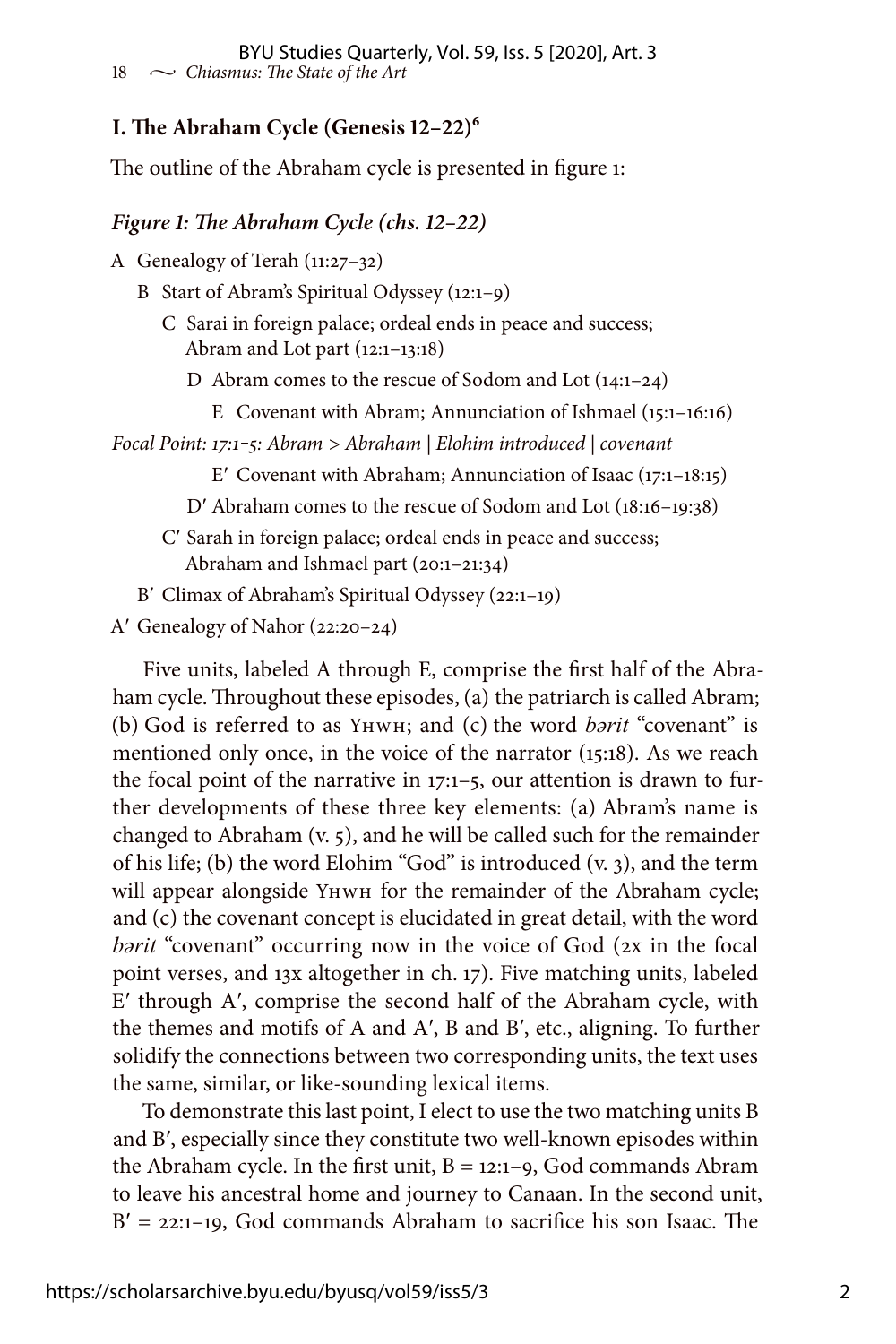following themes, motifs, and lexical items serve to highlight the correspondence between B and B′:

1. 12:1–3 God speaks to Abram for the first time.

22:16–18 God speaks to Abraham for the final time.

NOTE: Several more stories concern Abraham (ch. 23, the death of Sarah and Abraham's purchase of a burial site in Hebron; ch. 24, the procurement of a bride for Isaac; ch. 25, Abraham's sons [vv. 1–6] and the death and burial of Abraham [vv. 7–11]), but 22:16–18 represent God's final words to Abraham.

2. 12:1 ךְָך־לְֶל *lɛk ləka* "go forth"

22:2 ךְָך־לְֶל *lɛk ləka* "go forth"

NOTE: These are the only two places in the entire Bible where this key phrase occurs.

3. 12:1 "to the land that I will show you"

22:2 "to the land of Moriah . . . which I will point-out to you"

NOTE: In both cases, Abra(ha)m is unaware of the specific destination of his journey.

- 4. 12:1 "from **your** land, and from **your** birthplace, and from the house of **your** father"
	- 22:2 "**your** son, **your** favorite, whom **you** love, Isaac"

NOTE: Note the three-fold use of **you/your** in both passages.

- 5. 12:6 Abram's journey takes him to the terebinth of **Moreh**.
	- 22:2 Abraham's journey takes him to the land of **Moriah**.

NOTE: The two toponyms alliterate with each other, albeit at a distance of ten chapters.

6. 12:7 "And he built there an altar to Yhwh"

22:9 "And Abraham built there the altar"

NOTE: True, Abram builds an altar in 13:18 as well, but the construction of the two altars at Moreh (12:7) and at Moriah (22:9) serve as a nexus between the two scenes nonetheless.

- 7. 12:3 "And all the families of the earth shall be blessed through you"
	- 22:18 "And all the nations of the earth shall be blessed through your seed"

NOTE: Only in these two passages in the Abraham cycle does God speak in such fashion to Abra(ha)m (though see also 18:18).

- 8. 12:6 "the place of Shechem" (*məqom šəkɛm*)
	- 22:6 / 22:3 "the place" (*maqom*) + "and he arose" (*wayyaškem*)

NOTE: The two words of 12:6 within the B unit echo in two separate verses within the B′ unit (vv. 3 and 6).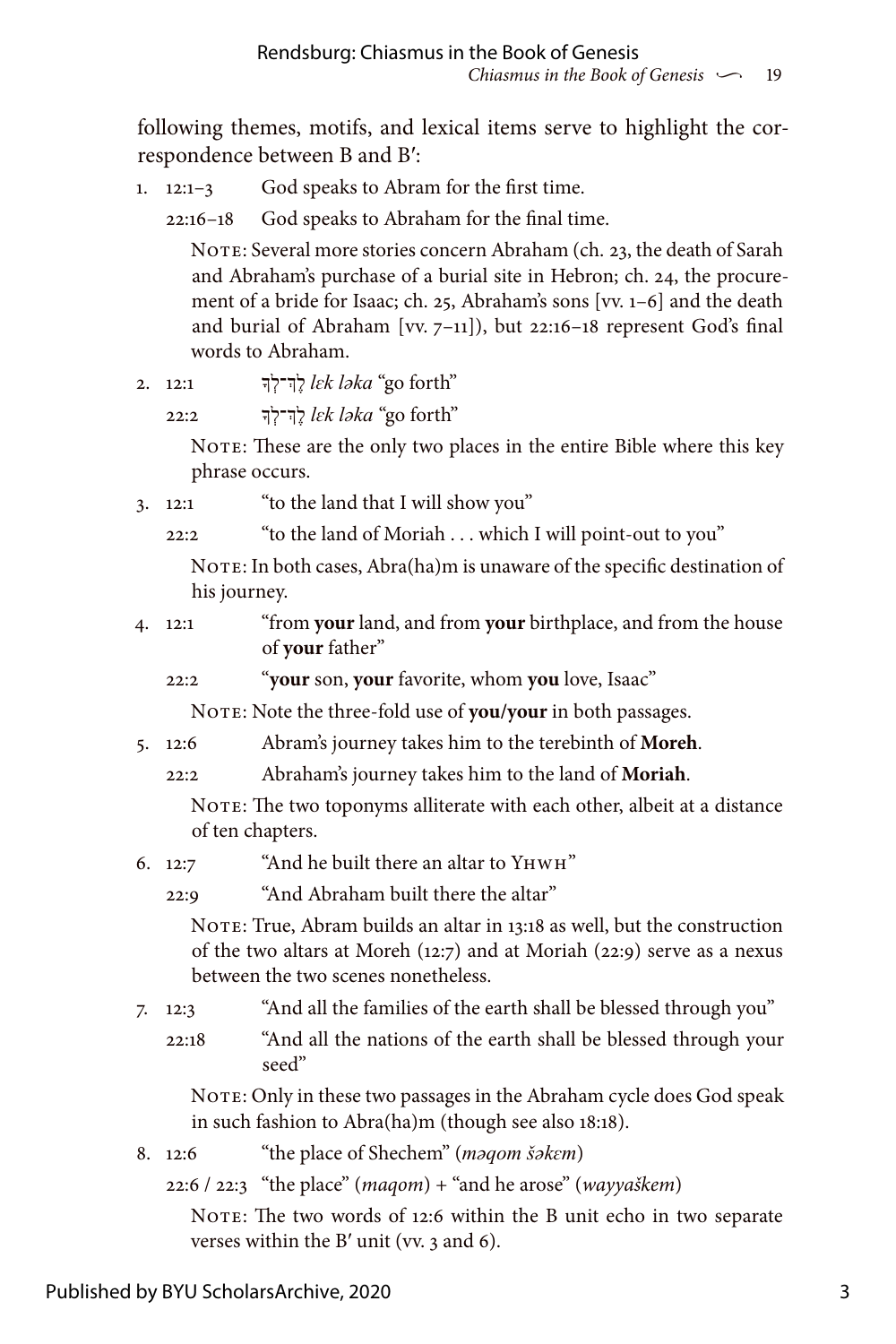BYU Studies Quarterly, Vol. 59, Iss. 5 [2020], Art. 3

20  $\sim$  *Chiasmus: The State of the Art* 

9. 12:7 "and YHWH appeared to Abram" . . .

"to Yhwh who appeared to him"

22:14 "Yhwh of Appearance" (*Yhwh-yirʾɛ*) . . .

"on the mount of Yhwh who appeared"

NOTE: God also appears to Abraham in 17:1 and in 18:1, with the use of the same verb (Niph  $\alpha$  al of  $\pi$ - $\alpha$ - $\gamma$  *r-* $\alpha$ <sup>-</sup> $\alpha$ ), but the double usage of the verb in 12:7 and 22:14 highlights the nexus between these two passages.<sup>7</sup>

10. 22:9 Abram journeys to the Negev.

22:19 Abraham journeys to Beer-sheva.

NOTE: Beer-sheva is the largest city in the Negev region of southern Israel.

11. 12:1–9 The story unfolds in two stages.

22:1–19 The story unfolds in two stages (see v. 15 *šenit*).

NOTE: In unit B, Abram journeys from Harran to Shechem (vv. 1-7), and then again to the area of Ai and Bethel and thence to the Negev (vv. 8–9). In unit B′, there are two stages to the story, with two sets of divine speeches, as indicated by the word *šenit* (v. 15), before Abraham journeys to Beer-sheva (v. 19).

"proceeded he and "*wayyaʿteq* וַּיַעְּתֵק 12:8 12.

"bound he and "*wayyaʿaqod* וַּיַעֲקֹד 22:9

NOTE: This pair of words constitutes one of the best examples of longrange alliteration in the Bible. The like-sounding lexemes cannot be present in the story coincidentally, but must have been selected quite purposefully, as one final item to enhance the interrelationship between the two episodes. I make this claim based on the rarity of both vocables. The former verb *wayyaʿteq* "and he proceeded" occurs only here in Gen 12:8 and (as a clear echo) in Gen 26:22. The root *ʿ-t-q* occurs twelve other times in the Bible, with a range of meanings, among which are three additional instances of the Hiphʿil stem (Prov 25:1, Job 9:5, 32:15), though with different connotations. The latter verb, *wayyaʿaqod* "and he bound," from the root *ʿ-q-d*, is a *hapax legomenon* in the Bible, used here instead of the common root *q-š-r* "tie, bind" (see, e.g., Gen 38:28, Josh 2:18, 2:21, Job 39:10, etc.).

To my mind, the overarching chiastic structure of the Abraham cycle bespeaks a single authorial hand for Gen 12–22. The series of linkages which yoke the individual scenes to one another, as demonstrated here for units B and B′, only confirms that conclusion. This approach of literary unity stands in contrast to those scholars who divide the Abraham narrative into three separate sources ('J', 'E', 'P').<sup>8</sup> For the specific case of units B and B′, note that most scholars assign the main portion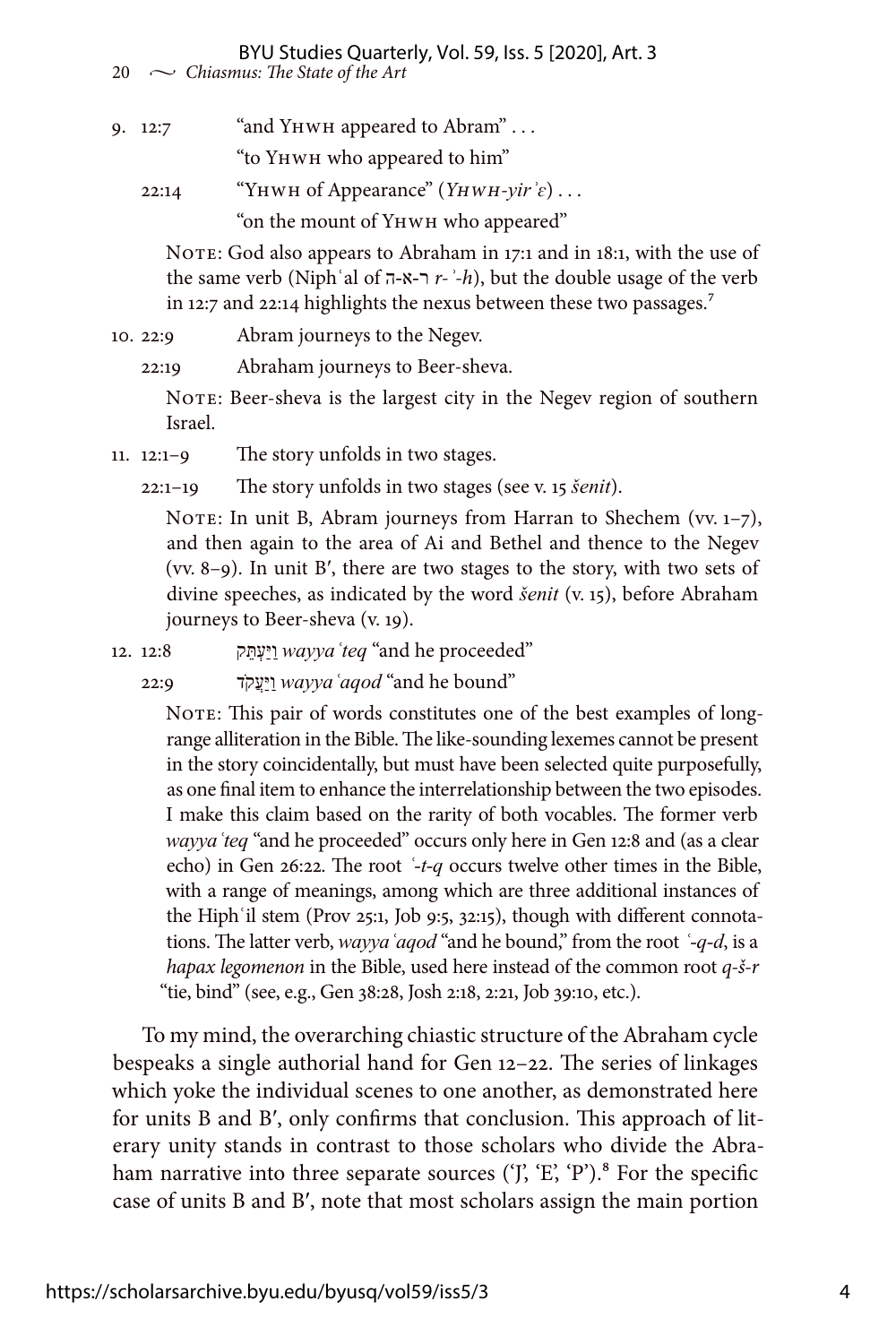of Gen 12:1-9 to the 'J' source<sup>9</sup> and all or most of Gen 22:1-19 to the 'E' source.10 And yet, one wishes to know, how is it possible, according to this theory, that two separate authors used the same words, themes, motifs, etc., which coincidentally ended up as the crucial scenes in the book of Genesis bracketing God's relationship with Abra(ha)m? The approach utilized here, which analyzes sustained narratives as narrative wholes, is much to be preferred.

# **II. The Jacob Cycle (Genesis 25–35)11**

We now turn our attention to the Jacob cycle, for which see figure 2:

# *Figure 2: The Jacob Cycle (chs. 25–35)*

A Oracle sought, struggle in childbirth, Jacob born (25:19–34)

- B Interlude: Rebekah in foreign palace, pact with foreigners (26:1–34)
	- C Jacob fears Esau and flees (27:1–28:9)
		- D Messengers (28:10–22)
			- E Arrival at Haran  $(29:1-30)$ 
				- F Jacob's wives are fertile (29:31–30:24)

*Focal point: 30:22‒25: Rachel gives birth, Jacob decides to return to Canaan*

- F′ Jacob's flocks are fertile (30:25–43)
- E' Flight from Haran  $(31:1-54)$

D′ Messengers (32:1–32)

C′ Jacob returns and fears Esau (33:1–20)

B′ Interlude: Dinah in foreign palace, pact with foreigners (34:1–31)

A′ Oracle fulfilled, struggle in childbirth, Jacob becomes Israel (35:1–22)

As with the Abraham cycle, so here with the Jacob cycle: we observe a chiastic structure which builds from the beginning of the narrative to the pivot point, and which then "unwinds" (for lack of a better term) from the pivot point to the end of the narrative. Six units, labeled here A through F, recount the first half of the story, including the story of Jacob's birth, his dealings with Esau, the journey to Aram, his settling there, and his life there. The focal point at 30:22–25 describes Rachel's giving birth to Joseph (after the period of her extended barrenness) and Jacob's concomitant decision to return to the land of Canaan. As the narrative recounts the second half of the story, six additional units follow, labeled here A′ through F′, including Jacob's preparations for the return home, his return journey, his reunion with Esau, and the eventual arrival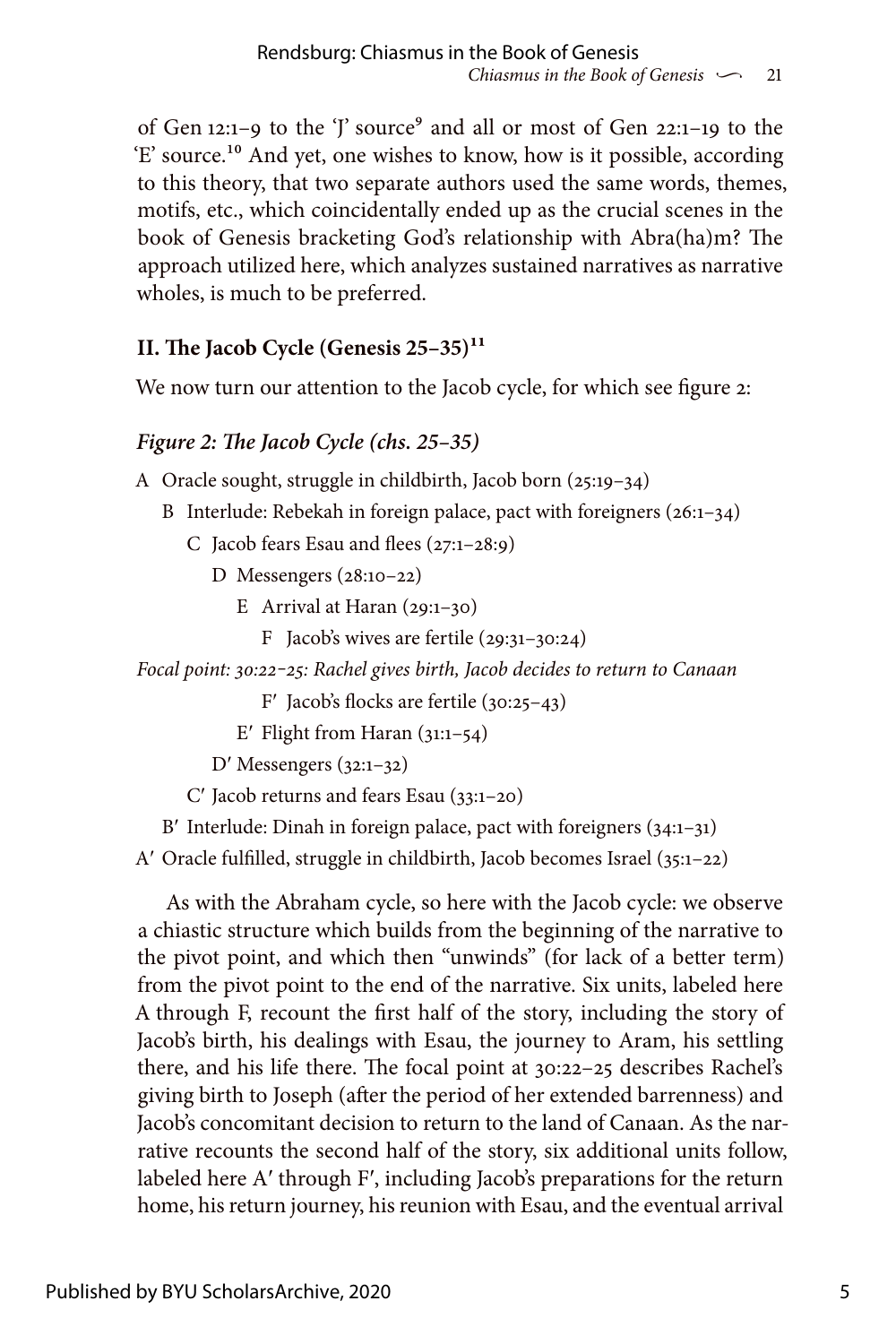in Canaan. As we saw above in the Abraham cycle, here as well: to highlight the connections between two corresponding units, the text uses the same, similar, or like-sounding lexical items, alongside the matching themes and motifs.

To illustrate this last point, I elect to use the two matching units C and C′, the two scenes in which Jacob and Esau take center stage.

- 1. 27:18–29 Jacob deceives Isaac (and Esau).
	- 33:1–2 Jacob plans to deceive Esau.

NOTE: No further comment is needed.

2. 27:41–45 Jacob fears Esau.

33:1–8 Jacob fears Esau.

NOTE: Again, the parallel is obvious.

3. 28:5 Jacob flees Canaan.

33:18 Jacob returns to Canaan.

NOTE: Once more, an extended comment is unnecessary here.

4. 27:18–29 Jacob steals the *bəraka* "blessing" from Esau.

33:11 Jacob presents Esau with a *bəraka* "gift."

NOTE: The key noun *baraka* "blessing" occurs 7x in unit C,<sup>12</sup> especially since the goal of Jacob's deception was to procure the blessing from his father Isaac. The author managed to include the same word *bəraka*, albeit with the meaning "gift," in unit  $C'$  at  $33:11$ . These attestations constitute the only usages of this noun in the entire Jacob cycle.

5.  $27:26-27$  Isaac kisses Jacob ( $\sim$  Esau).

33:4 Esau kisses Jacob.

NOTE: The significant kiss which Isaac places upon Jacob (thinking he was Esau, of course) in 27:26–27 is echoed by the kiss which Esau places upon Jacob in 33:4.

6. 27:10, 27:14 Jacob brings good things to Isaac.

33:11 Jacob brings good things to Esau.

NOTE: Once more, what transpired in the scene in which Jacob presented himself before Isaac is paralleled in the scene in which Jacob appears before Esau.

7. 27:21–27 Verbal root *n-g-š* "approach, come near, bring near" (6x)

33:6–7 Verbal root *n-g-š* "approach, come near, bring near" (4x)

NOTE: The same verbal root occurs commonly in both scenes.<sup>13</sup>

- 8. 27:11 Jacob tells Rebekah that his brother Esau is *śaʿir* "hairy."
	- 27:23 Jacob's hands were *śeʿirot* "hairy," like Esau's.

33:14, 33:16 Esau travels *śeʿira* "to Seir" (land of Edom).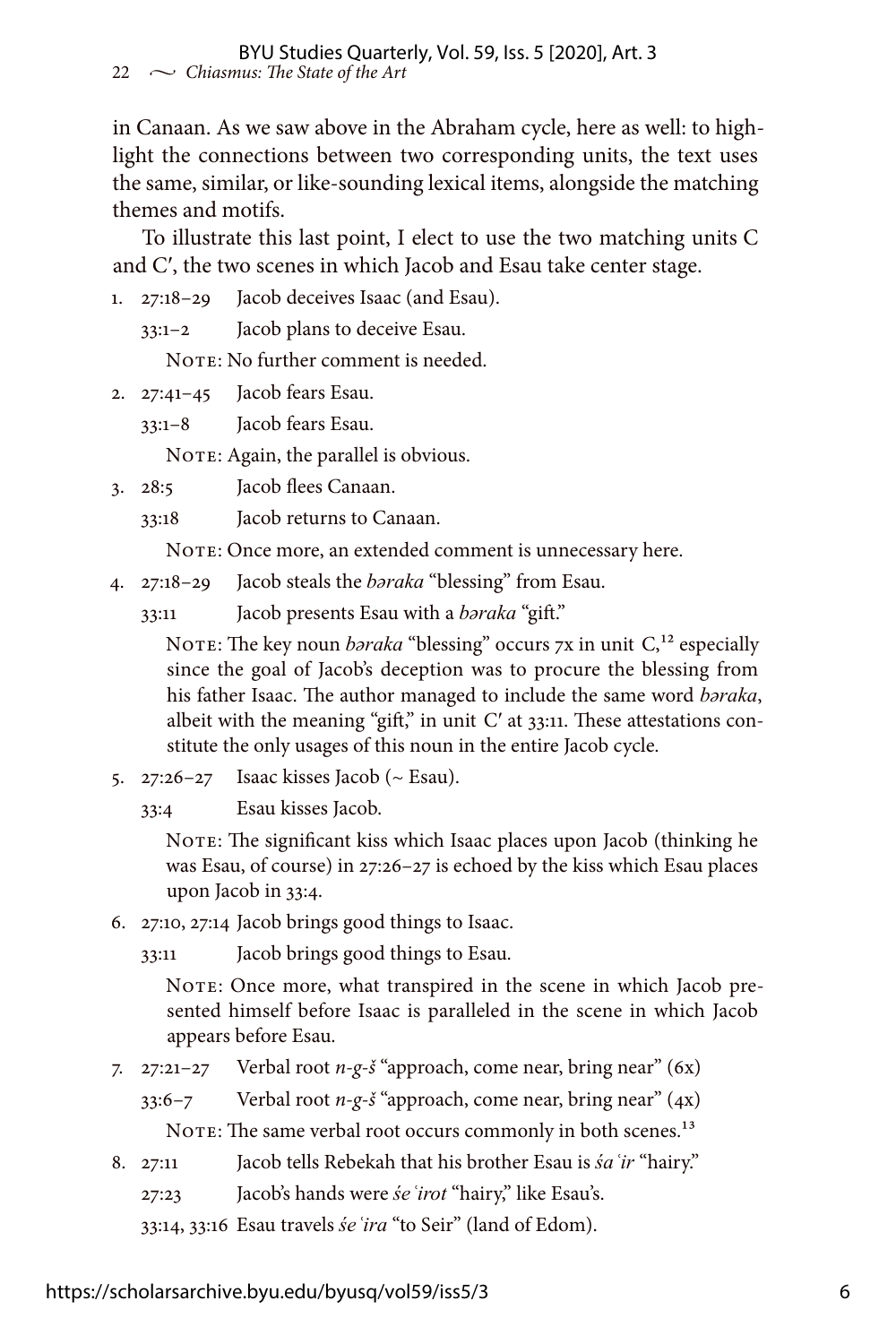NOTE: The hairiness of Esau is a key feature in unit C, and thus the author weaves the like-sounding word, albeit as a toponym, into unit C′.

9. 27:28 Jacob will receive *rov* "abundance."

33:9 Esau informs Jacob that he is *rav* "abundant."

NOTE: Isaac promises Jacob (though he believes that he is speaking to Esau) abundance in 27:28, and thus the reader (from a sense of fairness) is gratified to learn in 33:9 that Esau too has achieved abundant possessions.

- 10. 27:29 Jacob's brothers "will bow down" to him.
	- 33:3 Jacob "bows down" to Esau.

NOTE: Again, when he spoke the words of the first blessing in unit C, Isaac imagined that one day Jacob would bow down to Esau, even though the reader knows that, in light of the deception, it is the other way around. Once more, in a sense of fairness perhaps, the reader may gain some delight to see that in fact Jacob does bow down to Esau in unit C′.

- 11. 27:16 Rebekah placed goat skins over the smooth skin of Jacob's hand and neck.
	- 27:40 Esau will throw off the yoke "from your neck."
	- 33:4 Esau "fell upon his [sc. Jacob's] neck."

Note: These are the only instances of the word ארָוַּצ *ṣawwaʾr* "neck" in the Jacob cycle. In fact, they represent the first three occurrences of the word in the book of Genesis.

- 12. 27:38 "And he [sc. Esau] cried"
	- 33:4 "and they [sc. Jacob and Esau] cried"

NOTE: Esau's cry of anguish in unit  $C$  is an emotional highpoint in that scene, and thus the more loving tears in C′, shed by both brothers, serve to assuage both the reader and the characters.

"neck his of smoothness the "*ṣawwaʾraw ḥɛlqat* חֶלְקַת צַּוָארָ יו 27:16 13.

"field the of portion the "*śadɛ-haś ḥɛlqat* חֶלְקַת הַּׂשָדֶה 33:19

Note: The Hebrew word הָקְלֶח *ḥɛlqa* (appearing in these two phrases as the construct form תַקְלֶח *ḥɛlqat*) means both "smoothness" and "portion" (especially for a plot of land). The adept author of the Jacob cycle skillfully employed the identical lexeme, albeit with different meanings, to create one further nexus between units C and C′.

- 14. C two individuals present in each scene, but never Jacob and Esau together
	- C′ Jacob and Esau meet

NOTE: The long unit C, comprised of  $55$  verses  $(27:1-28:9)$ , includes seven individual scenes, in which two characters (and two characters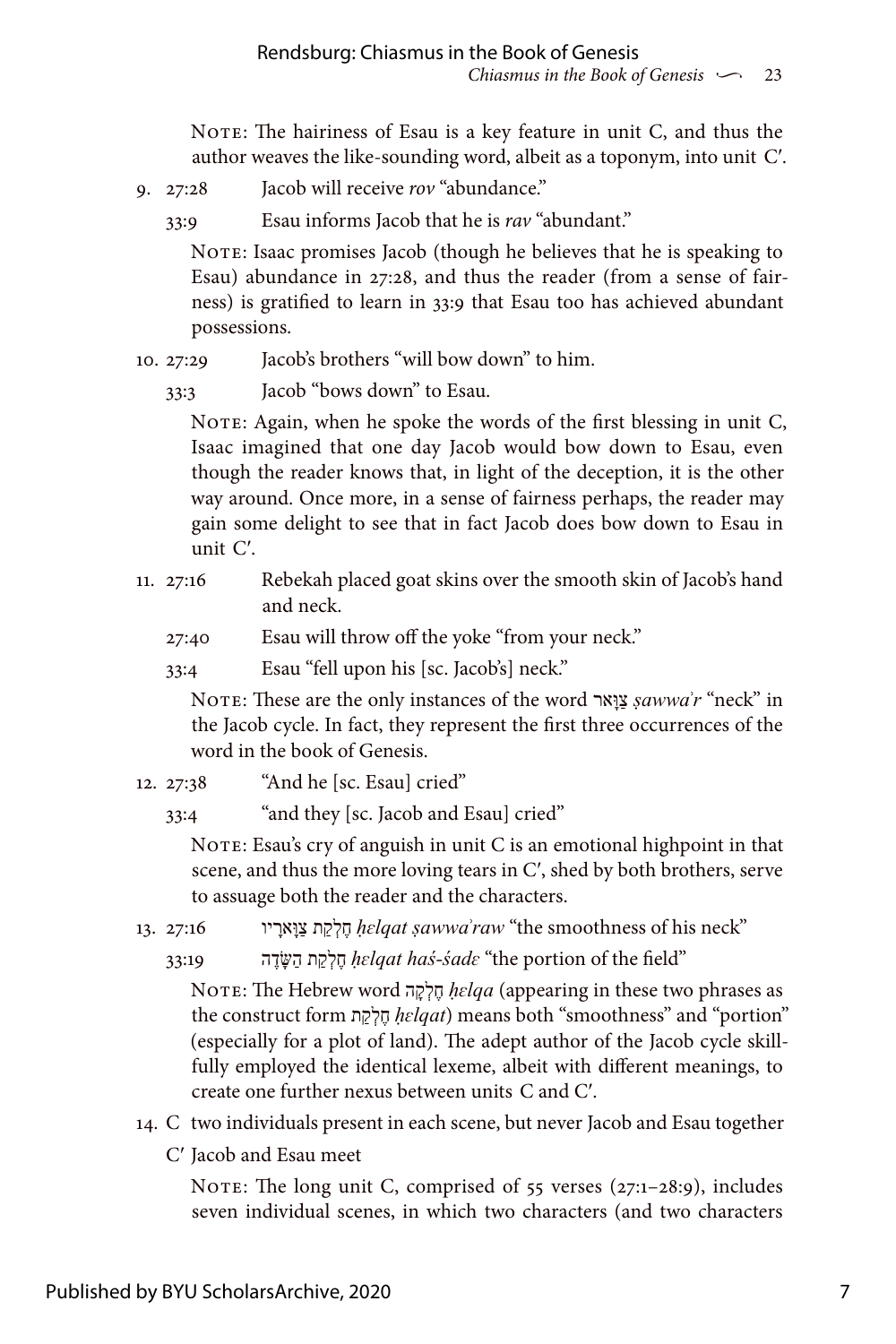only) are "on stage":14 Isaac and Esau (27:1–4); Rebekah and Jacob (27:5– 17); Jacob and Isaac (27:18–29); Esau and Isaac (27:30–41); Rebekah and Jacob (27:42–45); Rebekah and Isaac (27:46); and Isaac and Jacob (28:1– 5)—with the coda of Esau alone (28:6–9). The reader observes that the two key characters, Jacob and Esau, are never "on stage" together. They almost meet in 27:30, but do not. This makes the reunion of the two brothers in unit C′ all the more poignant.

As we saw above with the Abraham cycle, so here: the overarching chiastic structure of the Jacob cycle bespeaks a single authorial hand for Gen 25-35. The series of linkages which yoke the individual scenes to one another, as demonstrated here for units C and C′, only confirms that conclusion. This approach of literary unity stands in contrast to those scholars who divide the Jacob narrative into three separate sources ('J', 'E', 'P').<sup>15</sup> For the specific case of units C and C', note that scholars typically assign portions of both pericopes into separate sources. In the former, 27:1–45 is allocated to 'J' and Gen 27:46–28:9 is allocated to 'P'; while for the latter, source critics differ on the allotment of the verses. One scheme identifies three sources,  $33:1-17 = '$ ,  $18a =$ 'P', and  $18b-20 = 'E';^{16}$  while another assigns the entire chapter to 'E', save for the middle segment of v. 18, which is assigned to 'R' (the final Redactor).<sup>17</sup>

If one follows the former arrangement, then most of C and most of C′ are attributed to the 'J' source, so my criticism is not as forceful this time, since the same author easily could be responsible for the vast majority of the items listed above—indeed, basically all of them, save no. 13.18 Let us look, accordingly, at item no. 13, with the remarkable use of the word הָקְלֶח *ḥɛlqa* with its two meanings of "smoothness" (27:16) and "portion, plot of land" (33:19). And yet the former is ascribed to the 'J' source, while the latter is attributed to the 'E' source.

If one were to follow the latter approach, with most of C and most of C′ assigned to different sources, then once again an entire litany of corresponding lexical items would need to be explained, per the list above, since most in unit C would appear in 'J' and most in unit C' would appear in 'E.'

A better approach, to my mind, is to see a single author responsible for the Jacob cycle. Reading the narrative as a narrative whole allows the reader to appreciate the chiastic structure, to focus on the significance of the pivot point (more on this below), and to behold the manner in which linguistic and thematic features serve to unite the matching units.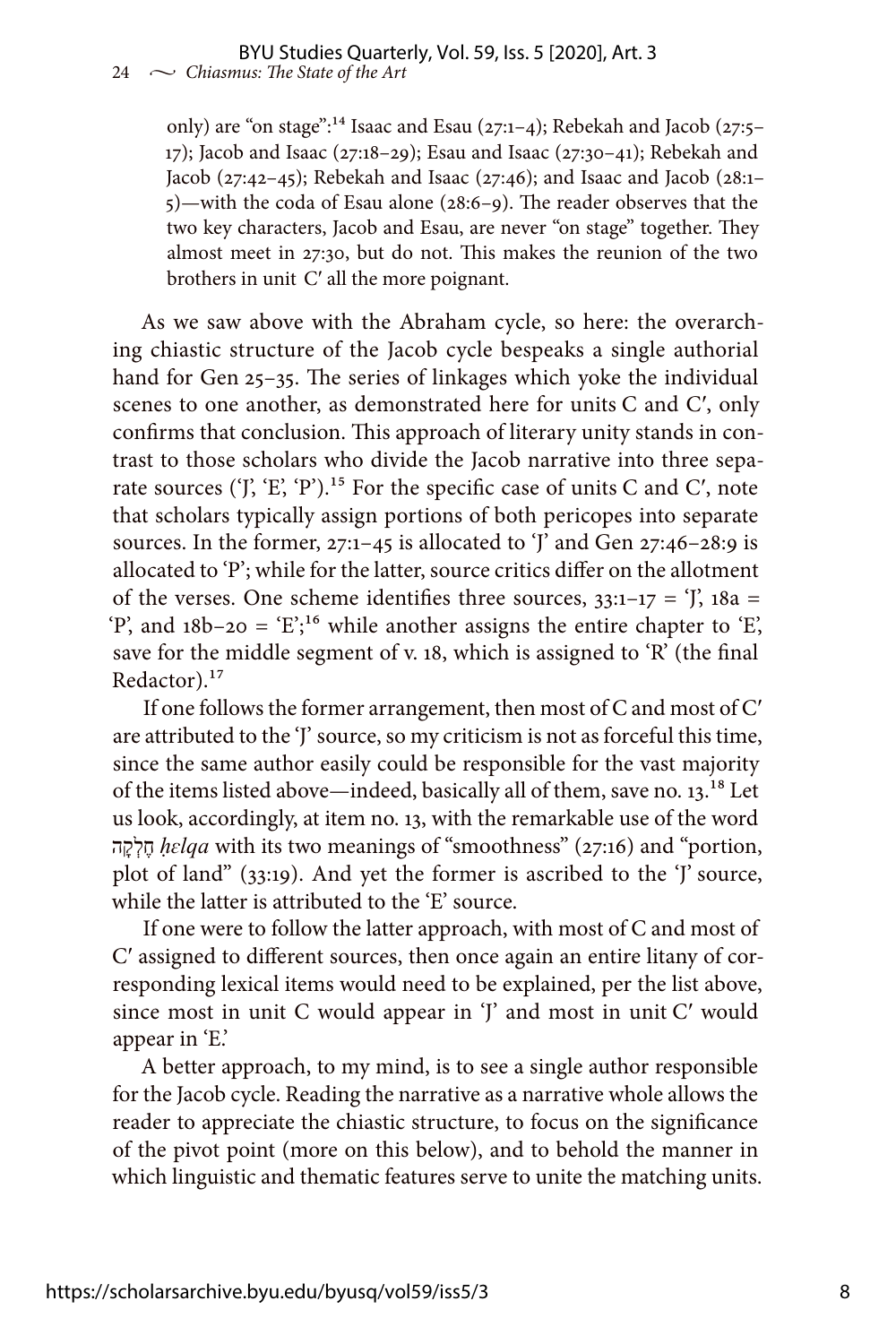## **III. The Joseph Story (Genesis 37–50)**19

Let us now analyze the Joseph story, for which see figure 3:

### *Figure 3: The Joseph Story (chs. 37–50)*

A Joseph and his brothers, Jacob and Joseph part (37:1–36)

- B Interlude: Joseph not present (38:1–30)
	- C Reversal: Joseph guilty, Potiphar's wife innocent (39:1–23)

D Joseph hero of Egypt (40:1–41:57)

- E Two trips to Egypt  $(42:1-43:34)$ 
	- **F** Final test  $(44:1-34)$

*Focal point: 45:1–4: Joseph reveals himself to his brothers*

F′ Conclusion of test (45:1–28)

E' Two tellings of migration to Egypt  $(46:1-47:12)$ 

D′ Joseph hero of Egypt (47:13–27)

C′ Reversal: Ephraim first-born, Manasseh second-born (47:28–48:22)

B′ Interlude: Joseph nominally present (49:1–28)

A′ Joseph and his brothers, Jacob and Joseph part (49:29–50:26)

By now, the large-scale chiasmus should be familiar to the reader. The Joseph story has six initial units, A through F, which build to the climax, or focal point, after which six corresponding units, A′ through F′ bring the novella to its conclusion. In the case of the Joseph story, the climactic focal point is rather obvious: 45:1–4, where Joseph reveals himself to his brothers. As we saw above in the Abraham and Jacob cycles, here too: to highlight the connections between two corresponding units, the text uses the same, similar, or like-sounding lexical items, alongside the matching themes and motifs.

To illustrate the technique with parallel units from the Joseph story, I elect to use units C and C′, the two reversal scenes. In so doing, I specifically select two units in which the nexus may not be that obvious. That is to say, the relationship between units B and B′ in the Abraham cycle (analyzed above) was announced to us rather clearly with the two usages of the phrase ךְָך־לְֶל *lɛk ləka* "go forth" (12:1 and 22:2). Similarly, the correspondence of units C and C′ in the Jacob cycle (also analyzed above) is rather forthright, since both deal with Jacob and Esau. By contrast, in the Joseph story, there is nothing which at first glance would allow us to see the nexus between units  $C$  and  $C'$ , as the former deals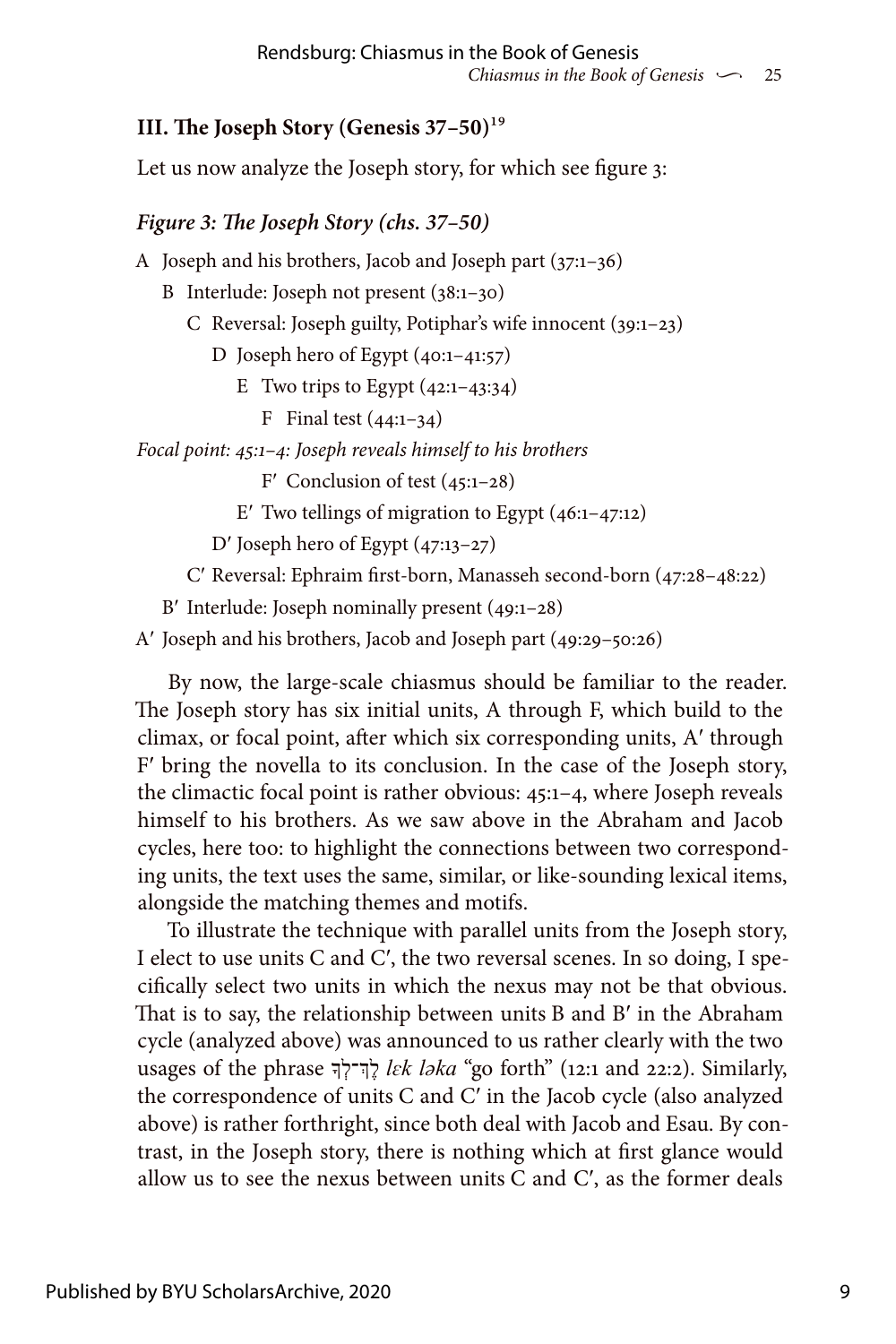with Joseph and Potiphar's wife, while the latter deals with Jacob's blessing to Ephraim and Manasseh. And yet, as we shall see immediately below, the author of this narrative found numerous ways to produce the necessary connections.

1. Reversal: Joseph guilty, Potiphar's wife innocent.

Reversal: Ephraim first-born, Manasseh second-born.

NOTE: The major theme which joins the two units is that of reversal.

2. Joseph's superior (Potiphar) responsible for the reversal.

Joseph's superior (Jacob) responsible for the reversal.

NOTE: As indicated, the reversal is not due to Joseph's actions or words, but rather due to the actions and words of a superior.

3. 39:7 Action centers around the bed: implicit in C: "lie with me."

47:31 Action centers around the bed: explicit in C′: *miṭṭa* "bed."

NOTE: See also the next item and comment.

- 4. Verbal root ב-כ-שׁ *š-k-b* "lie"—39:7, 39:10, 39:12, 39:14
	- Verbal root ב-כ-שׁ *š-k-b* "lie"—47:30

 Note: The root ב-כ-שׁ *š-k-b* "lie" is central to the falsehood fabricated by Potiphar's wife (note its four-fold use in 39:7–14, three times in her voice) in unit  $C<sub>i</sub><sup>20</sup>$  and thus the author wove one usage of the same verbal root into unit C′. These are the only instances of this lexeme in the entire Joseph story.

5. Verbal root ך-ר-ב *b-r-k* "bless"—39:5

Verbal root ך-ר-ב *b-r-k* "bless"—48:3, 48:9, 48:15, 48:16, 48:20 (2x)

 Note: In this case, the opposite occurs. The verbal root ך-ר-ב *b-r-k* "bless" is central to unit C′, in which Jacob blesses Ephraim and Manasseh, and thus the author incorporated the same verbal root into one verse in unit  $C^{21}$ 

6. 39:8 "and he [sc. Joseph] resisted and said"

48:19 "and his father [sc. Jacob] resisted and said"

NOTE: The phraseology is strikingly similar, with the collocation of the verbal root ן-א-מ *m-ʾ-n* "resist" and the common verbal root ר-מ-א *ʾ-m-r* "say."

7. 39:4 "and Joseph found favor in his [sc. Potiphar's] eyes"

47:29 "if I [sc. Jacob] have found favor in your [sc. Joseph] eyes"

NOTE: The idiom "to find favor in one's eyes" is relatively common in the Bible, and indeed the phrase occurs elsewhere in the Joseph story (47:25, 50:4). Nonetheless, one will assume that the placement of these two usages, in 39:4 in unit C, and in 47:29 in unit C′, is intentional, as the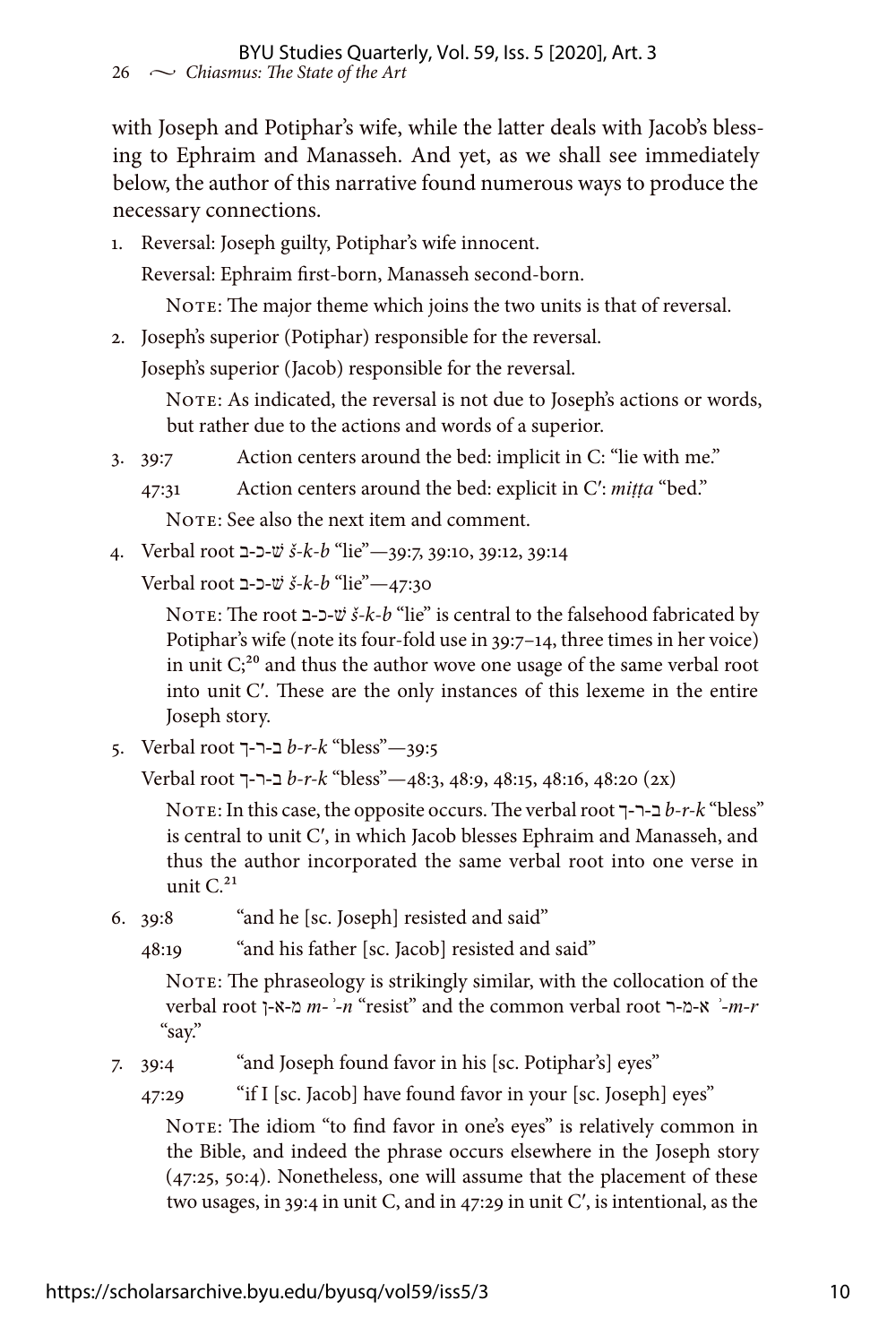author of the narrative grasped every opportunity to correlate the wordings in the corresponding units.<sup>22</sup>

- 8. 39:21 *ḥɛsɛd* "favor, fealty, kindness"
	- 47:29 *ḥɛsɛd* "favor, fealty, kindness"

NOTE: Once more we are dealing with a common word (it appears again in the Joseph story in 40:14), but regardless of that point, the author once again places one instance of the word in unit C and another in unit C′.

9. Noun *yad* "hand" used 9x in C

Noun *yad* "hand" used 5x in C'

NOTE: The word *yad* "hand" is exceedingly common in the Bible.<sup>23</sup> Accordingly, any two pericopes or sections or chapters or texts of any length are almost undoubtedly sure to have the word present within the text. That said, we note that unit C attests to the word *yad* "hand" 9x, more than in any other unit within the book of Genesis. This noun is clearly an important lexical feature for the author of Gen  $39.^{24}$  Moreover, the word occurs in manifold connotations: (a) Potiphar buys Joseph *miy-yad* "from the hand" of the Ishmaelites (v. 1); (b) everything prospers in Potiphar's house with all matters and concerns (save for Potiphar's wife) *bə-yado* "in his (sc. Joseph's) hand" (vv. 3–4) or *bə-yad yosep* "in the hand of Joseph" (v. 6), a point which Joseph himself makes with the word *bə-yadi* "in my hand" (v. 8); (c) Joseph leaves his garment *bə-yadah* "in her hand," that is, in the hand of Potiphar's wife (vv. 12–13); and then (d) the jailer puts everything in Joseph's charge, once again with either the phrase *bə-yad yosep* "in the hand of Joseph" (v. 22) or the word  $b^2$ -yado "in his hand" (v. 23).<sup>25</sup> In the matching unit C' the word *yad* "hand" occurs 5x, in order to create the nexus, with three of the attestations used in the key scene of Jacob's blessing Joseph's two sons. Note the following: (a) Jacob's instructions to Joseph to place his hand under his thigh (47:29); (b) Jacob's criss-crossing his hands during the blessing of Manasseh and Ephraim  $(48:14, 48:17 [2x])$ ; and (c) the expression *miy-yad* "from the hand of" the Amorites (48:22).<sup>26</sup>

10. 39:6 *lɛḥɛm* "bread" (though figuratively "wife")

48:7 *bet lɛḥɛm* "Beth-lehem" (lit. "house of bread")

NOTE: The word *lehem* "bread" may be understood literally in 39:6, if we assume that Potiphar entrusted everything to Joseph, except for the food that he ate, given different dietary customs amongst the Egyptians and the Israelites (as intimated in Gen 43:22). But the word also carries a sexual connotation, as is revealed by Joseph's own speech in 39:9, where he informs Potiphar's wife that the only item in the household not in his charge is she.<sup>27</sup> The presence of this key word in unit C demands its presence in unit C′, and the author obliges with the phrase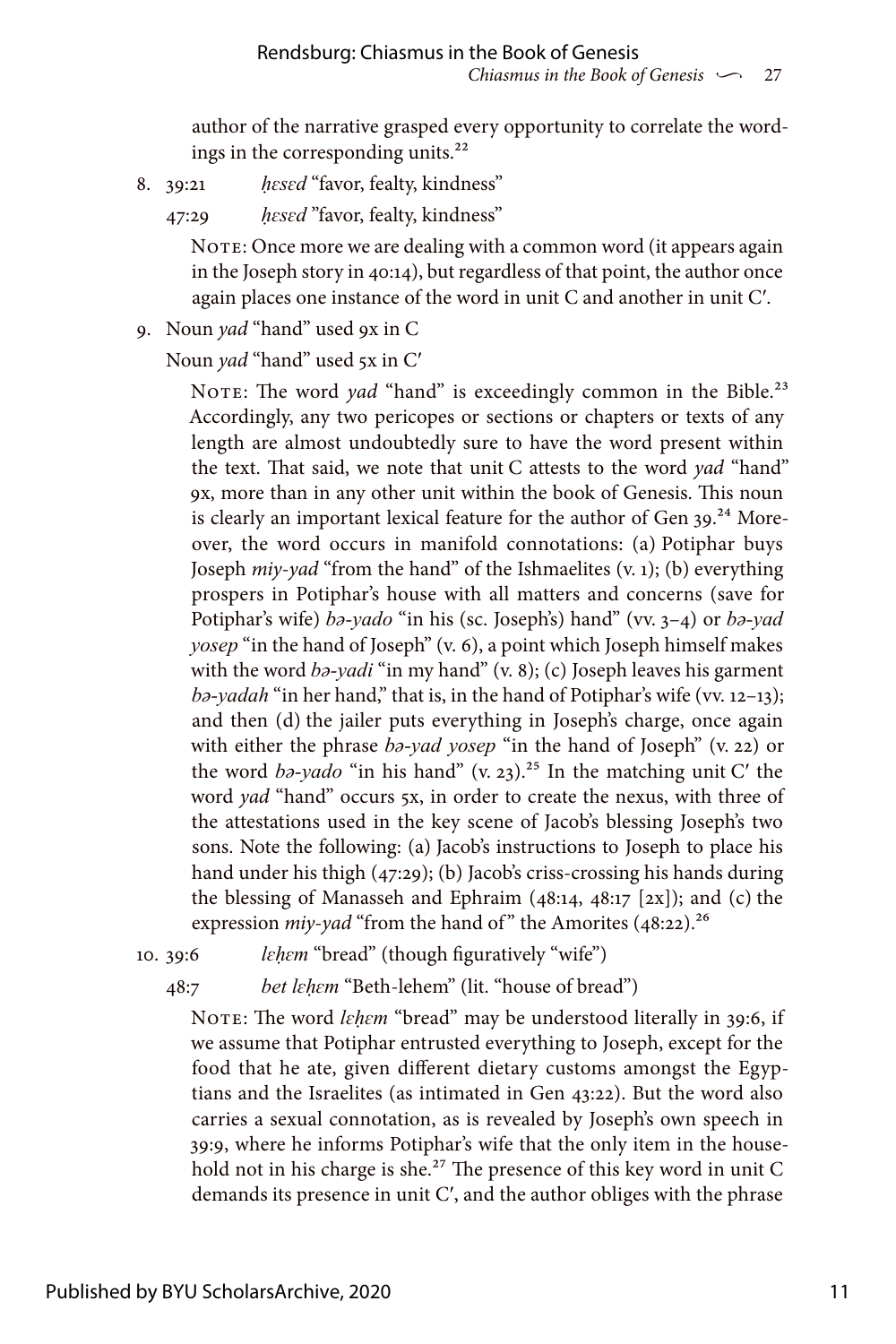םֶחֽ ָל ביתּ וא ֵ֥ ִ֖ה ת ָ֔רְפֶא ךְ ֶר ֶ֣דְבּ *bə-dɛrɛk ʾɛprat hiʾ bet laḥɛm* "on the way to Ephrath, that is, Beth-lehem." Many scholars have questioned either the whole of Jacob's thrust here (why raise the matter of Rachel's death at all), and/or the last three words as a later gloss, especially as it sounds extremely odd in Jacob's speech.<sup>28</sup> One would expect him to refer to his burial of Rachel "on the way to Ephrath" without defining the location as "that is, Beth-lehem." But the words are necessary, I submit, in order for the word *lɛḥɛm* "bread" (the second component in the toponym "Beth-lehem") to echo its mate in 39:6.

As I noted above (see n. 19), the Joseph story constitutes a more integrated narrative than the Abraham and Jacob cycles—hence, my use of the word "story" as opposed to "cycle." In the case of the two earlier cycles, with more loosely connected scenes about Abraham and about Jacob, the chiastic structure helps to weave the disparate units into a consistent narrative. Given the greater unity inherent in the Joseph story, accordingly, one might think that a chiastic structure was less necessary for Gen 37–50. And yet, given the manner in which the stage was set with the first two major narratives concerning the ancestors of Israel, the author of the Joseph story felt the need to follow suit. The result is once again a superb narrative with a crucial scene serving as the pivot point—more on this anon.<sup>29</sup>

In my treatments of the Abraham cycle and the Jacob cycle above, I identified a number of lexical features in matching units which militate against the documentary hypothesis. The same may be demonstrated for the Joseph story. According to the source theory, all of chapter 39, our unit C, is ascribed to 'J'; while 47:28–48:22, our unit C′ divides into three authors:  $47:29-31 = '$ ,  $48:1-2$ ,  $8-22 = 'E'$ , and  $47:28$ ,  $48:3-7 = 'P'$ .<sup>30</sup> And yet once again we observe a host of interconnections between these two sections of the Joseph story, including as specific a phrase as "and he resisted and said" in 39:8 (with Joseph as subject) and "and his father resisted and said" in 48:19 (with Jacob as subject)—see item no. 6 above.

For a second specific example, we may look at item no. 10 above, already discussed in some detail. As indicated, the key word *lɛḥɛm* "bread" (though figuratively "wife") in 39:6 is assigned to 'J', but its echo embedded within the toponym *bet lɛḥɛm* "Beth-lehem" (lit. "house of bread") in 48:7 is ascribed to 'P'.

One can only repeat the words already expressed above: rather than dividing the Genesis (and other) accounts into dissected parts, the literary approach employed here, which reads sustained storylines as narrative wholes, is much to be preferred.<sup>31</sup>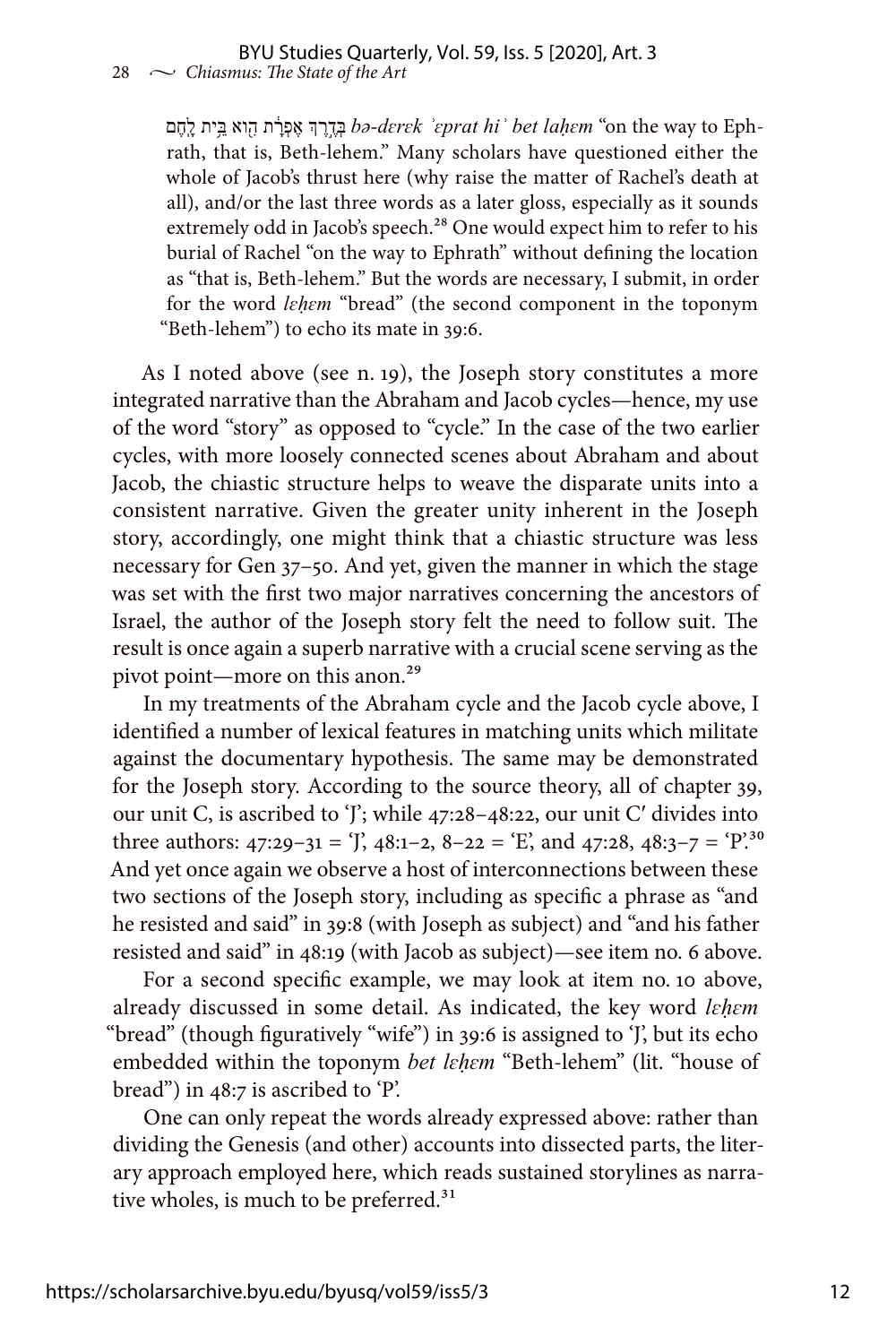# **Conclusion**

With one or two minor exceptions, everything that I have expressed above may be found in my aforecited monograph, *The Redaction of Genesis*. Here towards the article's end, accordingly, I would like to offer something new. Indeed, what I present in the following occurred to me neither while writing the first edition of the book (1986), nor while preparing the second edition of the book (2014), but rather only while contemplating the material yet again in advance of the chiasmus conference held at Brigham Young University in August 2017.

Let us look more closely at each of the three focal points standing at the center of the three main cycles of the Ancestral Narratives. As we saw, in the Abraham cycle, the focal point at 17:1–5 introduces the crucial concept of covenant, the linkage between God and Abraham, and through his descendants, between God and the people of Israel. In the Jacob cycle, the focal point at 30:22–25 highlights Jacob's decision to return to the land of Canaan. Finally, in the Joseph story, the focal point at 45:1–4 shines the spotlight on the emotional reunion of Joseph and his brothers.

The three themes expressed in the three pivot points, when read together, constitute the essence of the book of Genesis. Indeed, one could say, they embrace the essence of the Torah, if not, in fact, the entire Bible. The three themes are: (a) the *covenant*; (b) the *land* of Canaan; and (c) the *people* of Israel. When woven together, these three elements *land, people, and covenant*—create the essential message of the Bible: God and the people of Israel are forever inextricably linked via the covenant; God is to be the God of the people of Israel, while Israel is to be people of God; and this drama is to unfold in the land of Canaan, a gift from God to the people of Israel. The three items appear together in a number of biblical passages, though two citations will suffice here:

- Gen 17:7–8—"And I will establish my covenant between me and you, and between your seed after you for their generations, as an everlasting covenant, to be for you as God, and to your seed after you. And I will give to you, and to your seed after you, the land of your sojournings, all the land of Canaan, for an everlasting possession; and I will be their God."
- Ezek 37:25–26—"And they shall dwell in the land which I gave to my servant Jacob, and in which your ancestors dwelled; they and their children and their children's children shall dwell there forever; and David my servant shall be their leader forever. And I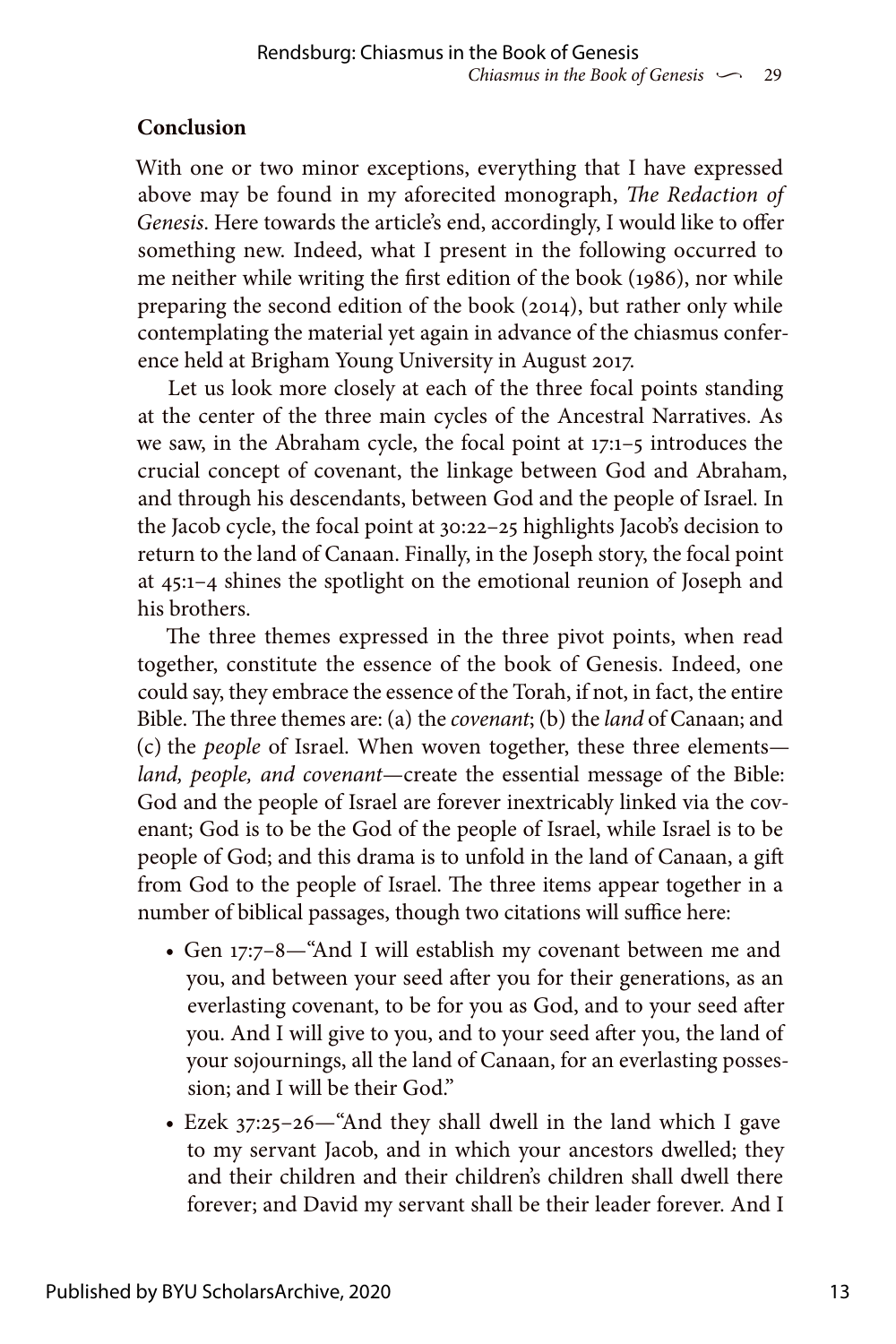will make a covenant of peace with them; it shall be an everlasting covenant with them; and I will set them and I will multiply them, and I will set my sanctuary in their midst forever."

The Genesis passage anticipates the long relationship of God and the people of Israel resident in the land of Canaan. The Ezekiel passage, spoken in Babylonian Exile after a tortuous history, foresees the restoration of that vision.<sup>32</sup>

Nowhere, of course, is any of this spelled out for the reader of the book of Genesis. Nowhere, for example, does the text state: pay attention, dear reader, to these three pivot points, for in them is to be found the essential message. Though this is true, of course, for the entire ancient Hebrew literary tradition. To state the obvious, the Bible does not come with charts of the type that I have produced above, in order to highlight the role of the pivot point in each of the three narrative cycles. Rather, the text reveals little, thereby demanding the reader's active engagement. Only through such an encounter with the text will the reader garner the fullness of its message.

## **Appendix: The Primeval History**

There is, of course, one additional large chunk of text in the book of Genesis, to wit, the Primeval History, comprising the first eleven chapters of the book. The alert reader already may have asked him- or herself: does chiasm appear in Gen 1–11 as well? The answer is no, it does not. Instead, a different manner of redactional structuring occurs in this narrative, per the following outline in figure 4:

### *Figure 4: The Primeval History (chs. 1‒11)*

```
A Creation, God's Words to Adam (1:1–3:24)
```

```
B Adam's Sons (4:1–16)
```

```
C Technological Development of Mankind (4:17–26)
```
D Ten Generations from Adam to Noah (5:1–32)

E Downfall: The Nephilim (6:1–8)

*Focal point: 6:8‒9: Noah found favor in God's eyes, Noah was righteous*

A′ Flood, God's Words to Noah (6:9–9:17)

```
B′ Noah's Sons (9:18–29)
```
C′ Ethnic Development of Mankind (10:1–32)

E′ Downfall: Tower of Babel (11:1–9)

D′ Ten Generations from Noah to Terah (11:10–26)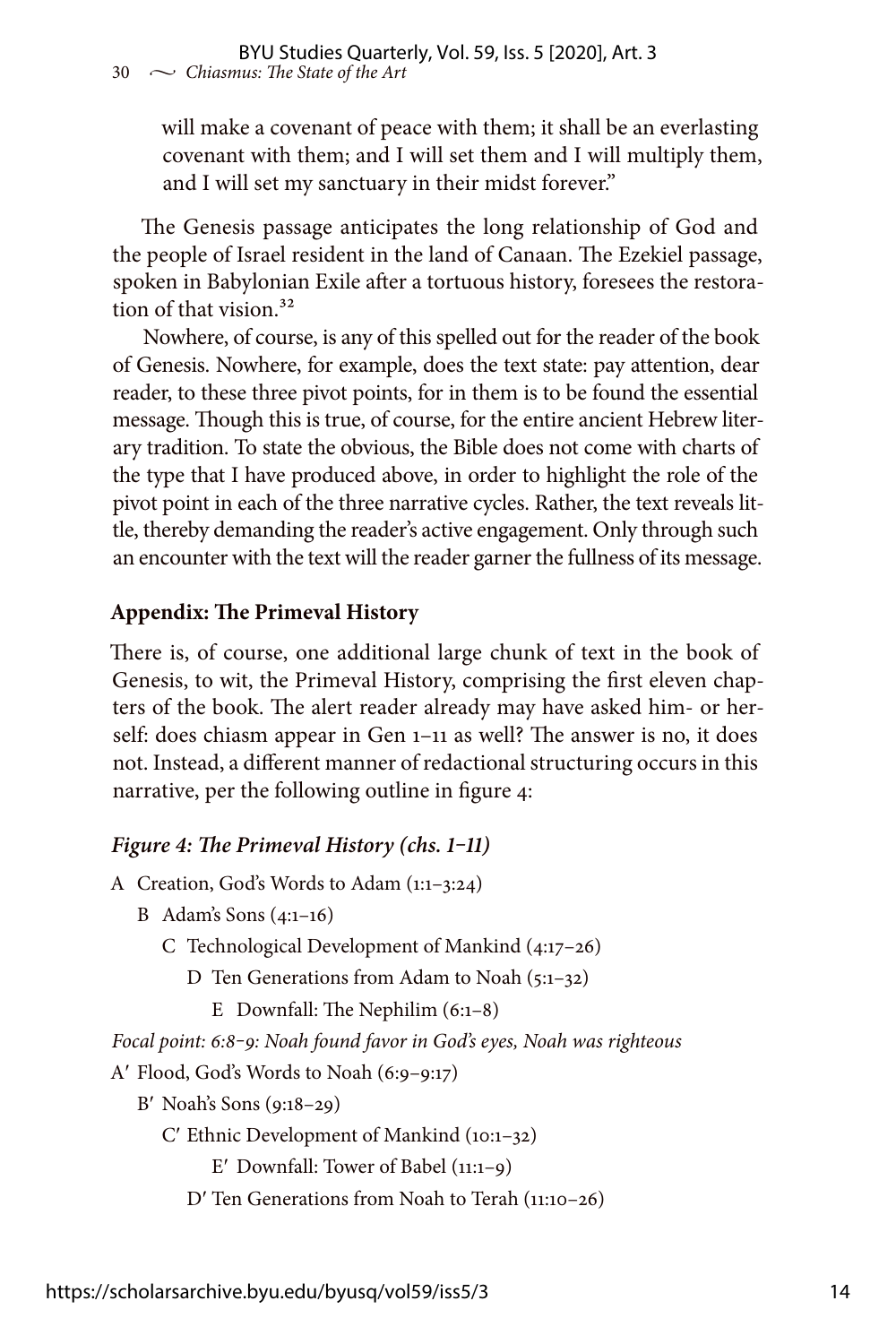As the reader can determine, in the Primeval History, the five units proceed A through E, and then are repeated in the same order, A′ through E′ (and not in chiastic order), with one necessary diversion, since D′ and E′ have switched slots. Credit for this discovery goes to Jack Sasson,<sup>33</sup> and then once again I direct the interested reader to my book for further details.<sup>34</sup> Apparently, the overall author/editor/compiler/ redactor of the book of Genesis sought to distinguish the Primeval History, with its more universalistic tones (creation, flood, nations of the world, etc.), from the Ancestral Narratives, with their more particularistic concerns, per the above, with their focus on the covenant, the land of Canaan, and the people of Israel. He accomplished this distinction not only through the contents of the different sections but via the different literary patternings inherent in the extended narratives.

#### *Notes*

1. Gary A. Rendsburg, *The Redaction of Genesis* (2d ed.; Winona Lake, IN: Eisenbrauns, 2014). The relevant page numbers are: pp. 27-52 (= ch. 2); pp. 53-69 (= ch. 3); pp.  $79-97$  (= ch. 5), though other material is germane as well. Note that the page numbers are the same for both the first edition and the second edition of the book.

2. Umberto Cassuto, *A Commentary on the Book of Genesis: Part Two; From Noah to Abraham* (trans. Israel Abrahams; Jerusalem: Magnes Press, 1964), 296; Nahum Sarna, *Understanding Genesis* (New York: Schocken, 1966), 160–61; and Yehuda T. Radday, "Chiasmus in Hebrew Biblical Narrative," in *Chiasmus in Antiquity: Structure, Analysis, Exegesis* (ed. John W. Welch; Hildesheim: Gerstenberg, 1981), 104–5. To be sure, Cassuto died while working on the Abraham material for his multivolume commentary on the book of Genesis, so all that we possess is his outline statement.

3. Michael Fishbane, "Composition and Structure in the Jacob Cycle (Gen. 25:19– 35:22)," *JJS* 26 (1975): 15–38; Michael Fishbane, *Text and Texture* (New York: Schocken, 1979), 40–62. This book was reprinted as *Biblical Text and Texture* (Oxford: Oneworld, 1998), with the same pagination.

Gary A. Rendsburg serves as the Blanche and Irving Laurie Chair of Jewish History in the Department of Jewish Studies at Rutgers University. He is the author of seven books and about 170 articles. His most recent book is *How the Bible Is Written* (Hendrickson), and one of his best known works is *The Bible and the Ancient Near East,* coauthored with Cyrus Gordon. In addition, he has produced two courses for the Teaching Company– Great Courses program, "The Book of Genesis" and "The Dead Sea Scrolls." Rendsburg's published works utilizing chiasmus include *The Redaction of Genesis* (Eisenbrauns) and the article, "Redactional Structuring in the Joseph Story: Genesis 37–50," in *Mappings of the Biblical Terrain: The Bible as Text* (Bucknell University Press).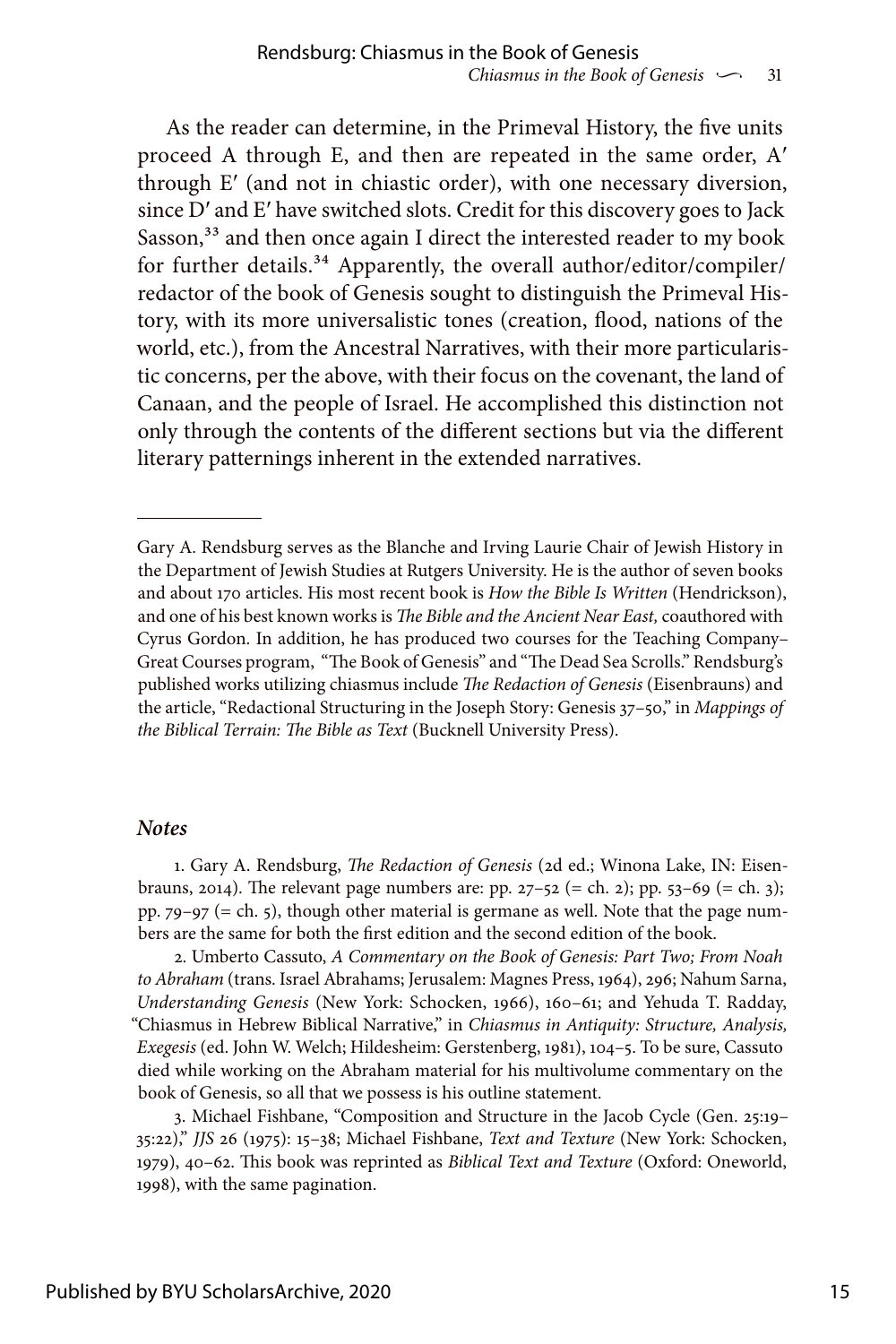#### 32  $\sim$  *Chiasmus: The State of the Art* BYU Studies Quarterly, Vol. 59, Iss. 5 [2020], Art. 3

4. Rendsburg, *Redaction of Genesis,* 79–97. See also Gary A. Rendsburg, "Redactional Structuring in the Joseph Story: Genesis 37–50," in *Mappings of the Biblical Terrain: The Bible as Text* = *Bucknell Review* 33, no. 2 (ed. Vincent L. Tollers and John Maier; Lewisburg, Penn.: Bucknell University Press, 1990), 215–32. For a very brief treatment, see also Radday, "Chiasmus in Hebrew Biblical Narrative," 102.

5. I shall use the terms "focal point" and "pivot point" interchangeably.

6. As we shall see immediately below, the Abraham Cycle properly begins at Gen 11:27, though in this section heading, as the reader can see, I prefer to use whole chapter numbers only. See similarly, n. 11 below.

7. Admittedly, though, my rendering of the verb *yirʾɛ* as "Appearance" plays slightly with the grammar, since this form of the verb is in the Qal construction.

8. For the clearest and most important recent statement, see Richard E. Friedman, *The Bible with Sources Revealed* (Harper: San Francisco, 2003), 49–66. Here and below, I simplify Friedman's slightly more complex formulation, which includes 'RJE' (Redactor of combined 'J' and 'E'), 'R' (final Redactor), and the occasional 'Other' (e.g., Gen 14). From more than a century ago, see the classic treatment of S. R. Driver, *An Introduction to the Literature of the Old Testament* (New York: Scribner's Sons, 1913), 11, 15. See also the convenient chart based on Driver's analysis in Nahum M. Sarna and S. David Sperling, "Genesis, Book of," in *Encyclopaedia Judaica* (2d ed.; Detroit: Macmillan, 2007), 7:443.

9. Most scholars, including Driver and Friedman cited in the previous note, assign 12:4b–5 to the 'P' source.

10. Driver assigns all of Gen 22:1–19 to the 'E' source, whereas Friedman sees the hand of 'RJE' (that is, the redactor who combined 'J' and 'E') in vv. 11–15 and in the twoword phrase *nəʾum yhwh* "utterance of Yhwh" in v. 16. Friedman analyzes the text in such fashion in order to explain the five-fold use of the name Yhwh in this short section, for according to his view in the Elohist source God does not reveal his name Yhwh until later in the Torah, specifically to Moses in Exod 3:14–15.

11. Technically, the Jacob cycle does not commence until Gen 25:19, and it ends at Gen 35:22, with a few verses in ch. 35 remaining, but to keep the chapter numbers whole, I have simplified the range to Gen 25–35 in this section heading. See similarly above, n. 6.

12. The fact that specifically seven occurrences of this key noun appear in unit C may not be a coincidence.

13. For the sole other attestation of this verb in the Jacob cycle, see 29:10.

14. Again, the fact that the account may be subdivided into specifically seven (!) scenes is probably intentional. In my listing of the two individuals, I place the more active and dominant character first.

15. See, for example, Friedman, *Bible with Sources Revealed,* 71–90; and Driver, *Introduction,* 11, 16, with the latter summarized by the convenient chart in Sarna and Sperling, "Genesis, Book of," 443.

16. Thus, Driver, *Introduction,* 16; see also Sarna and Sperling, "Genesis, Book of," 443.

17. Thus, Friedman, *Bible with Sources Revealed,* 86–87, though with the caveat that this section of the narrative offers "some of the most difficult problems for distinguishing between J and E" (p. 86, n.).

18. To be more precise, both elements in items nos. 1, 2, 4, 5, 6, 7, 8, 9, 10, 11, and 12 above appear in passages ascribed to 'J,' while both elements in item no. 3 above appear in passages ascribed to 'P.' Item no. 14 is very general (save for the specifically seven scenes in unit C), so a single author, presumably 'J' could be responsible for the large picture which emerges by comparing C and C′.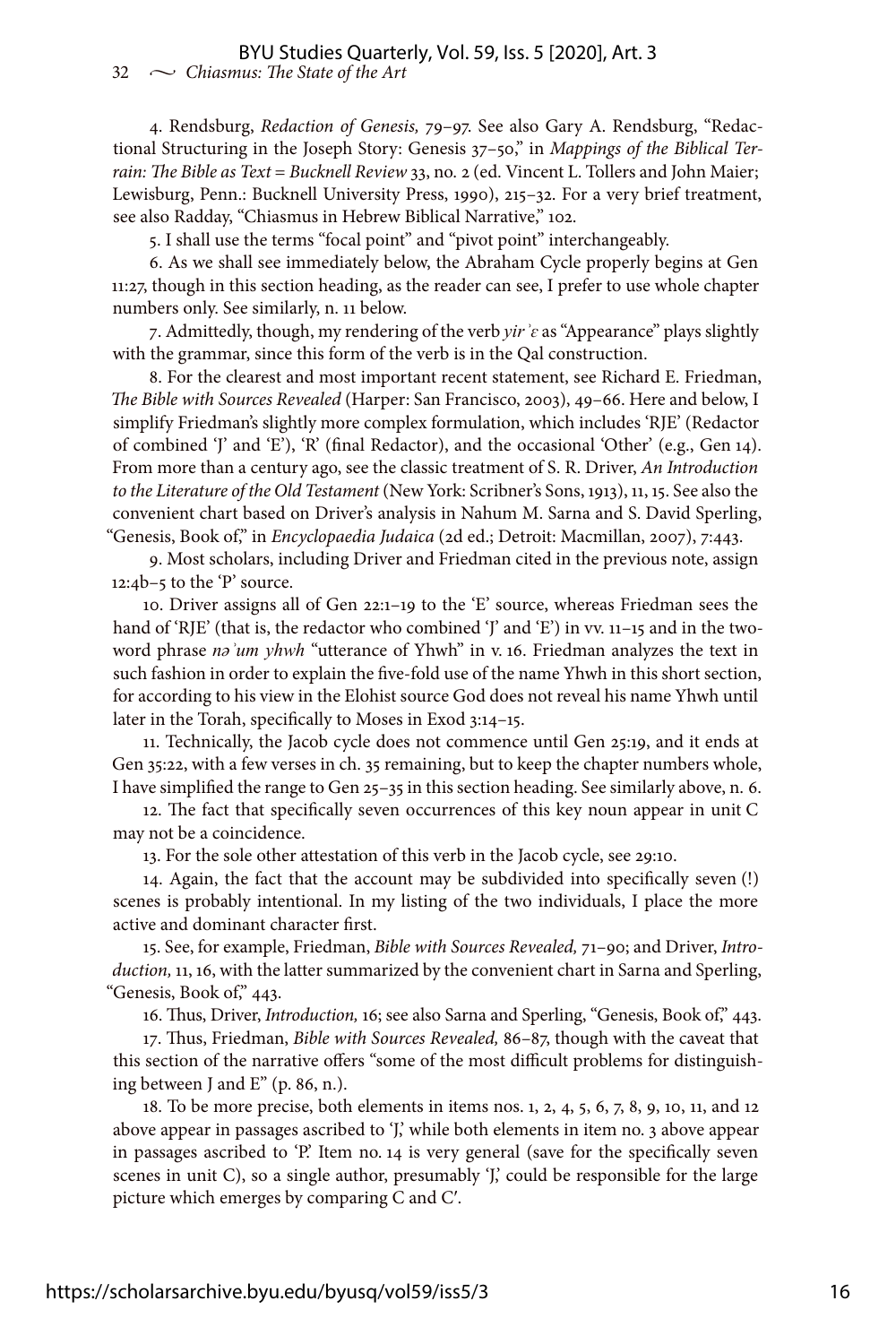19. I have adopted the scholarly consensus here, which is to refer to the Abraham and Jacob narratives as "cycles," as they are comprised of relatively disparate scenes (see, for example, ch. 14 in the former and ch. 34 in the latter), but to refer to the Joseph narrative as a "story," since it reveals a more integrated storytelling and continuous plot line.

20. My prose here includes an unintentional pun. I use the word "lie," per the meaning of the Hebrew verb, in the sense of "lie down." The continuation of my comment, however, segues into the "lie, falsehood" perpetrated by Potiphar's wife.

21. In the same verse, see also the noun phrase הָהוְי תַכּ ְרִבּ *birkat Yhwh* "blessing of Yhwh."

22. The Hebrew noun in these two passages is *ḥen* "favor," used frequently in this idiom. Its near synonym *ḥɛsɛd* "favor, fealty, kindness" is treated in the next item.

23. In fact, the word occurs 1627 times, thereby ranking 12th in frequency amongst nouns in the Bible.

24. See further Robert Alter, *The Art of Biblical Narrative* (2d ed.; New York: Basic Books, 2011), 137–38.

25. The reader using a Bible translation may not encounter the word "hand" 9x, however. I note, for example, that RSV uses "hand" only 4x, while NJV uses "hand" 5x. Neither translation renders it in v. 1, electing for the simpler "from the Ishmaelites." In other instances, RSV and NJV have matters in Joseph's charge (in Potiphar's household) or in Joseph's care (in the prison). It is for this reason that translations such as those by Everett Fox and Robert Alter are to be preferred, especially in this instance since both scholars use "hand" 9x. See Everett Fox, *The Five Books of Moses* (New York: Schocken, 1995), 186–89; and Robert Alter, *The Five Books of Moses* (New York: W. W. Norton, 2004), 221–25.

26. In this case, RSV uses "hand" all 4x, though NJV omits the word in the last instance.

27. Such was recognized by the rabbis of old, for which see Bereshit Rabba 86:6, along with the medieval commentaries of Rashi (1040–1105) and Ramban (1194–1270). Abraham ibn Ezra (1089–1167) was aware of this interpretation, but he stressed the plain meaning "bread, food," with an eye to the different dietary customs, as I indicated above.

28. For details, see Rendsburg, *Redaction of Genesis,* 88. See further below, regarding the assignment of these verses to 'P', in an otherwise mainly 'E' narrative.

29. See below, in the Conclusion to this chapter.

30. Thus Friedman, *Bible with Sources Revealed,* 97–98. Driver, *Introduction,* 17, agrees in the main, though he found it too difficult to distinguish 'J' and 'E' in 48:8–22 and thus contented himself with the designation 'JE'. See also the convenient chart in Sarna and Sperling, "Genesis, Book of," 443.

31. If I have engaged herein consistently with the publications of S. R. Driver and of Richard Elliott Friedman, even if to take issues with their apportionment of the narratives into different sources, I do so with the utmost respect for these two singular scholars. It goes without saying that Driver was the greatest biblical scholar of his day; while Friedman remains the most eloquent spokesperson for the JEDP Theory, a sincere dialogue partner on the academic issues which separate us, and an esteemed colleague. For a recent essay of mine, with similar content and with similar engagement with the analyses of Driver and Friedman, see Gary A. Rendsburg, "The Literary Unity of the Exodus Narrative," in *"Did I Not Bring Israel Out of Egypt?" Biblical, Archaeological, and Egyptological Perspectives on the Exodus Narratives* (ed. James K. Hoffmeier, Alan R. Millard, and Gary A. Rendsburg; Bulletin for Biblical Research Supplement 13; Winona Lake, IN: Eisenbrauns, 2016), 113–32.